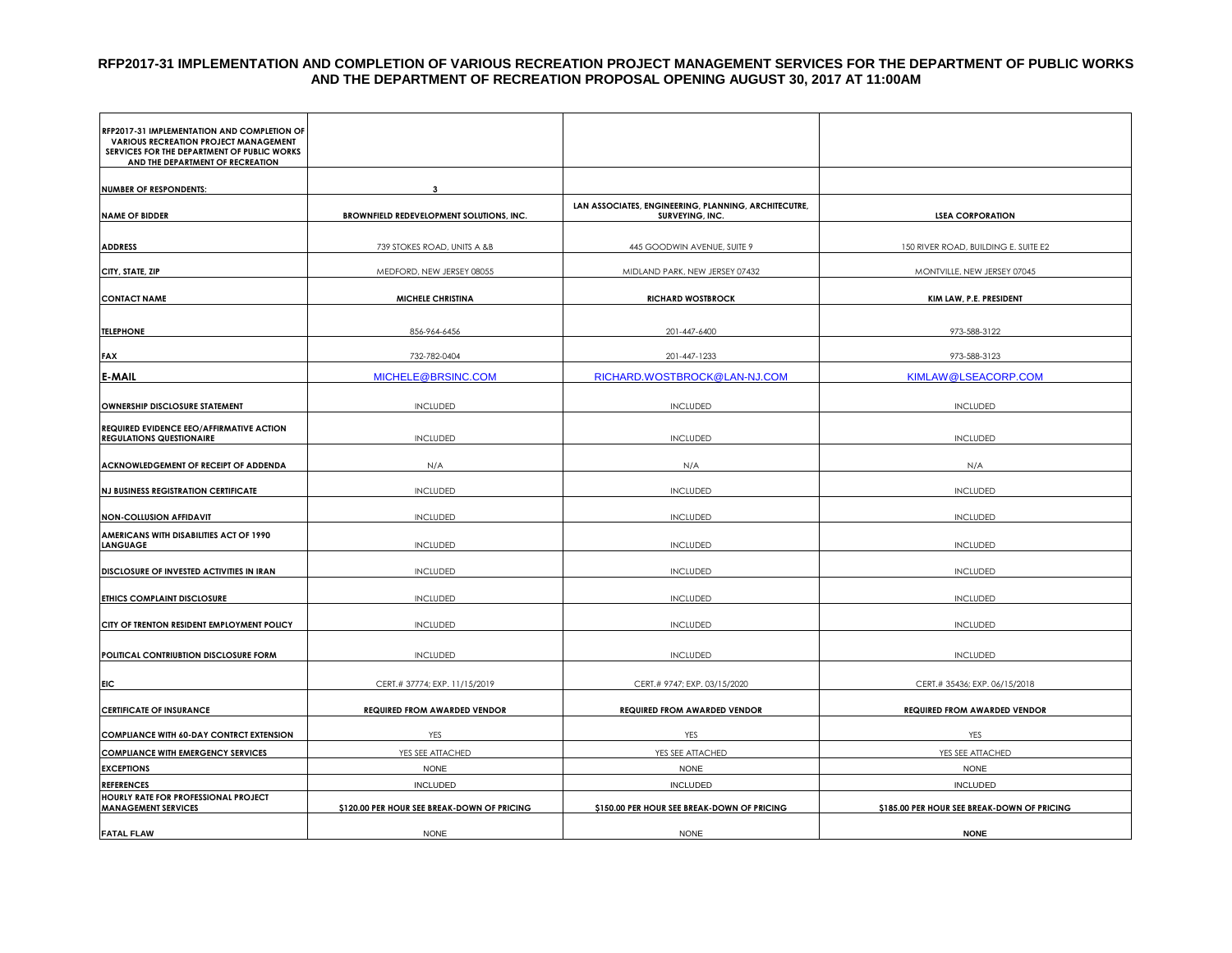### City of Trenton **Departments of Public Works and Recreation Cost Proposal Form Recreation Project Management Services**

| HOURLY RATE FOR PROFESSIONAL PROJECT MANAGEMENT SERVICES: $\frac{120.00 \times 10^{-14}}{2000 \times 10^{-14}}$ |                    |  |  |  |  |
|-----------------------------------------------------------------------------------------------------------------|--------------------|--|--|--|--|
| Michele Christina, Principal                                                                                    |                    |  |  |  |  |
| <b>NAME &amp; TITLE (PRINTED)</b>                                                                               |                    |  |  |  |  |
|                                                                                                                 |                    |  |  |  |  |
| Brownfield Redevelopment Solutions, Inc.                                                                        |                    |  |  |  |  |
| <b>COMPANY NAME (PRINTED)</b>                                                                                   |                    |  |  |  |  |
|                                                                                                                 |                    |  |  |  |  |
| 856-964-6456                                                                                                    | michele@brsinc.com |  |  |  |  |
| PHONE NO.                                                                                                       | <b>EMAIL</b>       |  |  |  |  |
|                                                                                                                 | <b>ADDRESS</b>     |  |  |  |  |
|                                                                                                                 |                    |  |  |  |  |
|                                                                                                                 | August 25, 2017    |  |  |  |  |
| <b>SIGNATURE</b>                                                                                                | DATE               |  |  |  |  |

- The City reserves the right to award the proposed services to up to two (2) firms.  $(1)$
- A total of 1560 labor hours is anticipated based upon a total maximum average  $(2)$ of 25 to 30 hours of work per week for 52 weeks.
- The cost provided about shall be a fixed hourly unit rate for all work conducted  $(3)$ and shall include all fees associated with travel reimbursement. Clerical and supplemental services shall not be compensated separately. The unit cost submitted shall be utilized for the designated firm representative and any alternate (pre-approved) representative(s). Compensation will not be approved or made for other rates.

NOTE: The City of Trenton reserves the right to award all, part, or none of the work associated with this Request for Proposals.

#### NOTES:

\*\*-Indicates blended hourly rate option

Alternatively, the following presents indivdual hourly billing rates:

| Principal                     | \$140 |
|-------------------------------|-------|
| Liscensed Landscape Architect | \$120 |
| Professional Engineer         | \$125 |
| Historic Preservationist      | \$120 |
| Professional Planner          | \$90  |
| <b>Staff Planner</b>          | \$80  |

RFP2017-31 PROFESSIONAL ARCHITECTURAL, ENGINEERING AND PLANNING CONSULTANTS SERVICES TO ASSIST IN THE IMPLEMENTATION AND COMPLETION OF VARIOUS RECREATION<br>PROJECT MANAGEMENT SERVICES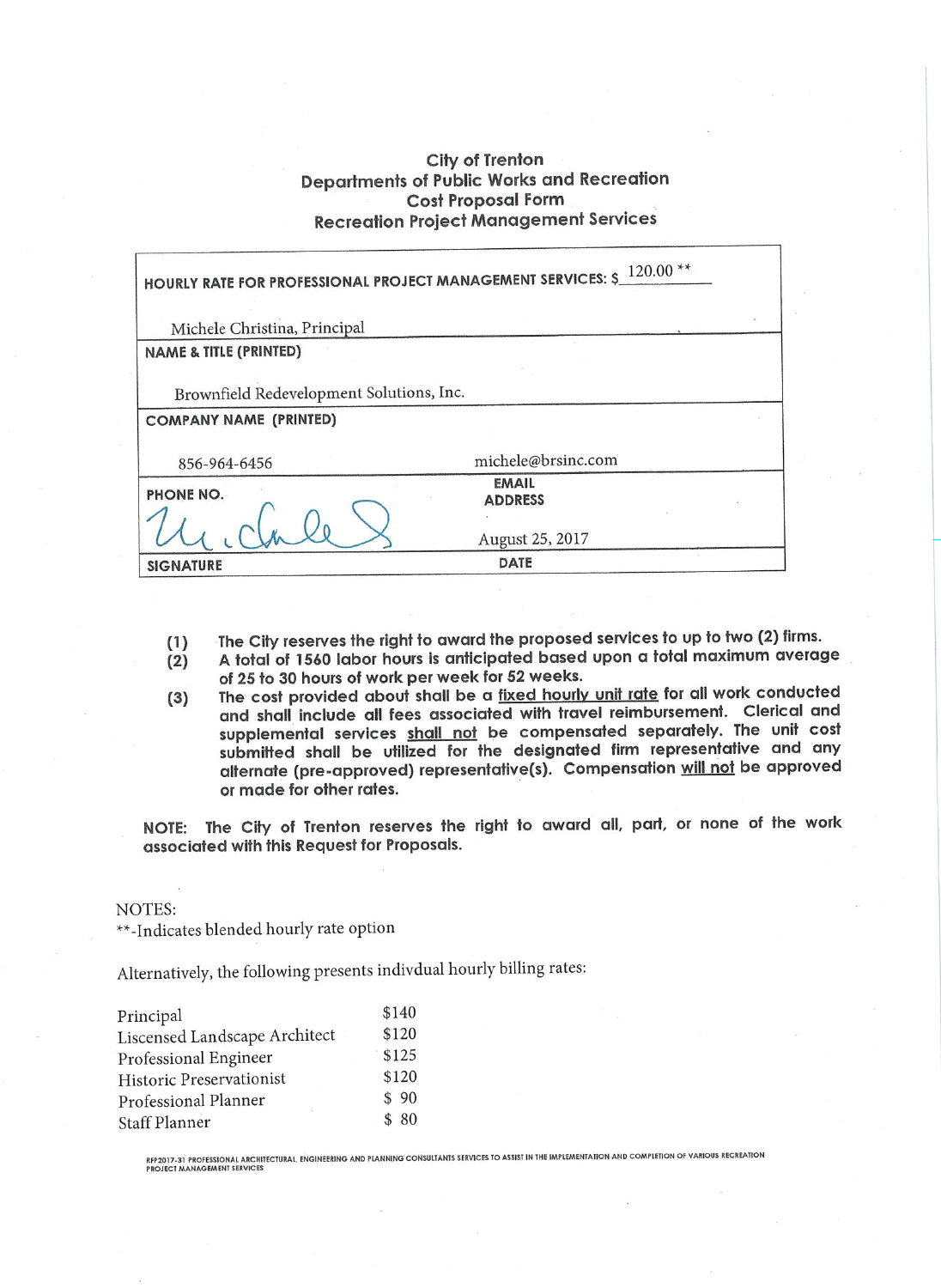# City of Trenton Departments of Public Works and Recreation Cost Proposal Form **Recreation Project Management Services**

| <b>HOURLY RATE FOR PROFESSIONAL PROJECT MANAGEMENT SERVICES: \$150</b>                                |                                                               |  |  |  |  |
|-------------------------------------------------------------------------------------------------------|---------------------------------------------------------------|--|--|--|--|
|                                                                                                       |                                                               |  |  |  |  |
| <b>NAME &amp; TITLE (PRINTED)</b>                                                                     |                                                               |  |  |  |  |
| Ronald Panicucci                                                                                      |                                                               |  |  |  |  |
| <b>COMPANY NAME (PRINTED)</b><br>LAN Associates, Engineering, Planning, Architecture, Surveying, Inc. |                                                               |  |  |  |  |
| PHONE NO.<br>201-447-6400                                                                             | <b>EMAIL</b><br><b>ADDRESS</b><br>Ronald.Panicucci@lan-nj.com |  |  |  |  |
| <b>SIGNATURE</b>                                                                                      | DATE August 29, 2017                                          |  |  |  |  |

- The City reserves the right to award the proposed services to up to two (2) firms.
- A total of 1560 labor hours is anticipated based upon a total maximum average  $(1)$  $(2)$ of 25 to 30 hours of work per week for 52 weeks.
- The cost provided about shall be a fixed hourly unit rate for all work conducted and shall include all fees associated with travel reimbursement. Clerical and  $(3)$ supplemental services shall not be compensated separately. The unit cost submitted shall be utilized for the designated firm representative and any alternate (pre-approved) representative(s). Compensation will not be approved or made for other rates.

NOTE: The City of Trenton reserves the right to award all, part, or none of the work associated with this Request for Proposals.

See Attached LAN Hourly Rate Schedule